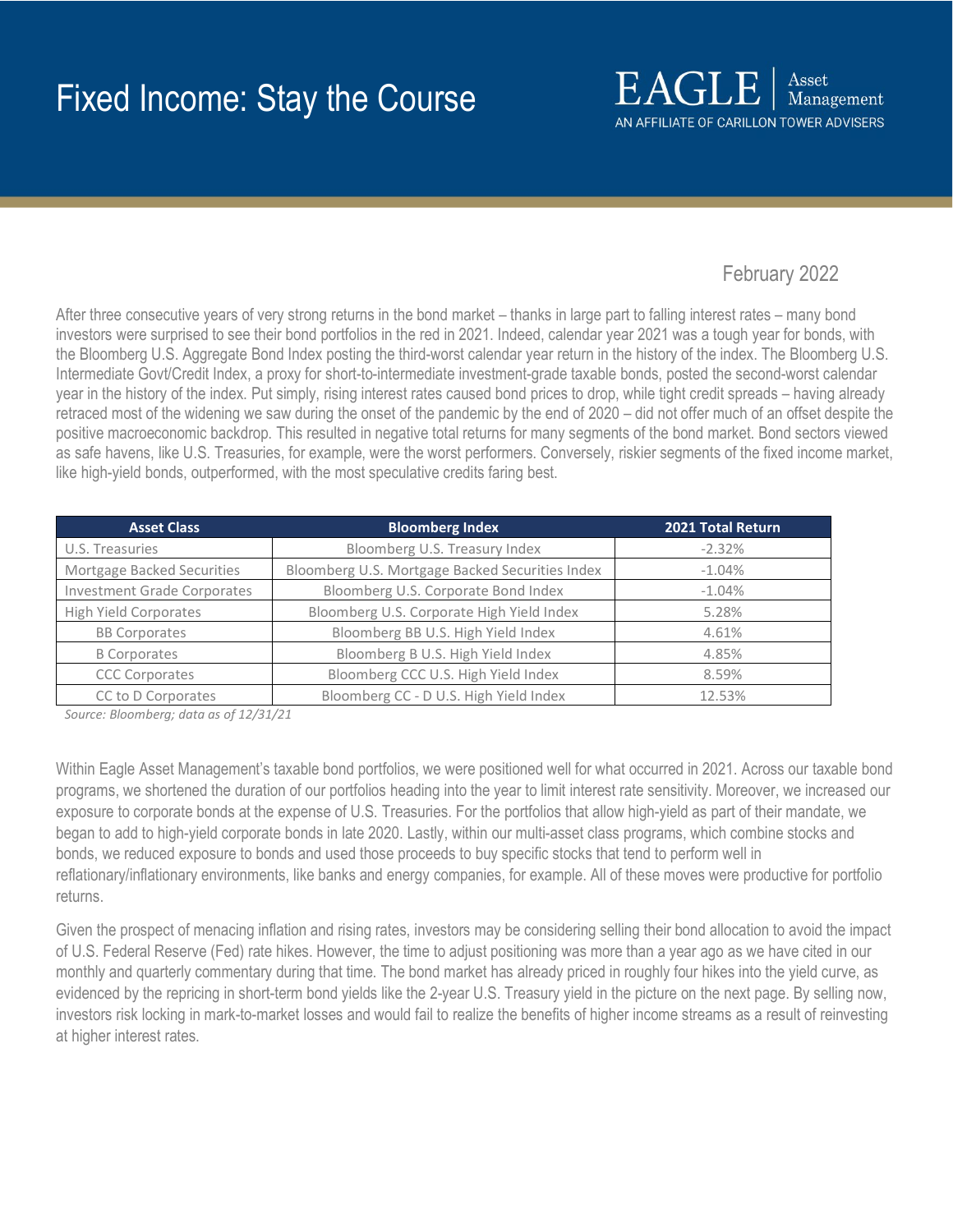





Furthermore, weak returns have historically been a pretext for strong returns in the bond market. In the history of both the Bloomberg Intermediate Govt/Credit Index (short-to-intermediate investment grade taxable bonds) and the Bloomberg Aggregate Bond Index (intermediate investment-grade taxable bonds), there have been 14 and 17 negative rolling one-year periods, respectively. In the following one-year period, both indices have produced positive returns more than 80% of the time. Admittedly, the table below includes periods when interest rates were materially higher than they are today, and it's reasonable to expect forward one-year returns to be more muted in today's environment. Still, the takeaway is that past is not prologue when it comes to fixed income returns.

|                                                                      | <b>Bloomberg Intermediate</b><br><b>Govt/Credit Index</b> | <b>Bloomberg Aggregate</b><br><b>Bond Index</b> |
|----------------------------------------------------------------------|-----------------------------------------------------------|-------------------------------------------------|
| Since index's inception, number of negative rolling one-year returns | 14                                                        | 17                                              |
| When negative                                                        |                                                           |                                                 |
| Number of positive forward one-year returns                          | 13 out of 14                                              | 15 out of 17                                    |
| Maximum forward one-year return                                      | 15.33%                                                    | 35.21%                                          |
| Minimum forward one-year return                                      | $-0.58%$                                                  | $-2.61%$                                        |
| Median forward one-year return                                       | 6.35%                                                     | 7.87%                                           |
| Average forward one-year return                                      | 7.24%                                                     | 9.80%                                           |

*Source: Bloomberg; as of 12/31/20*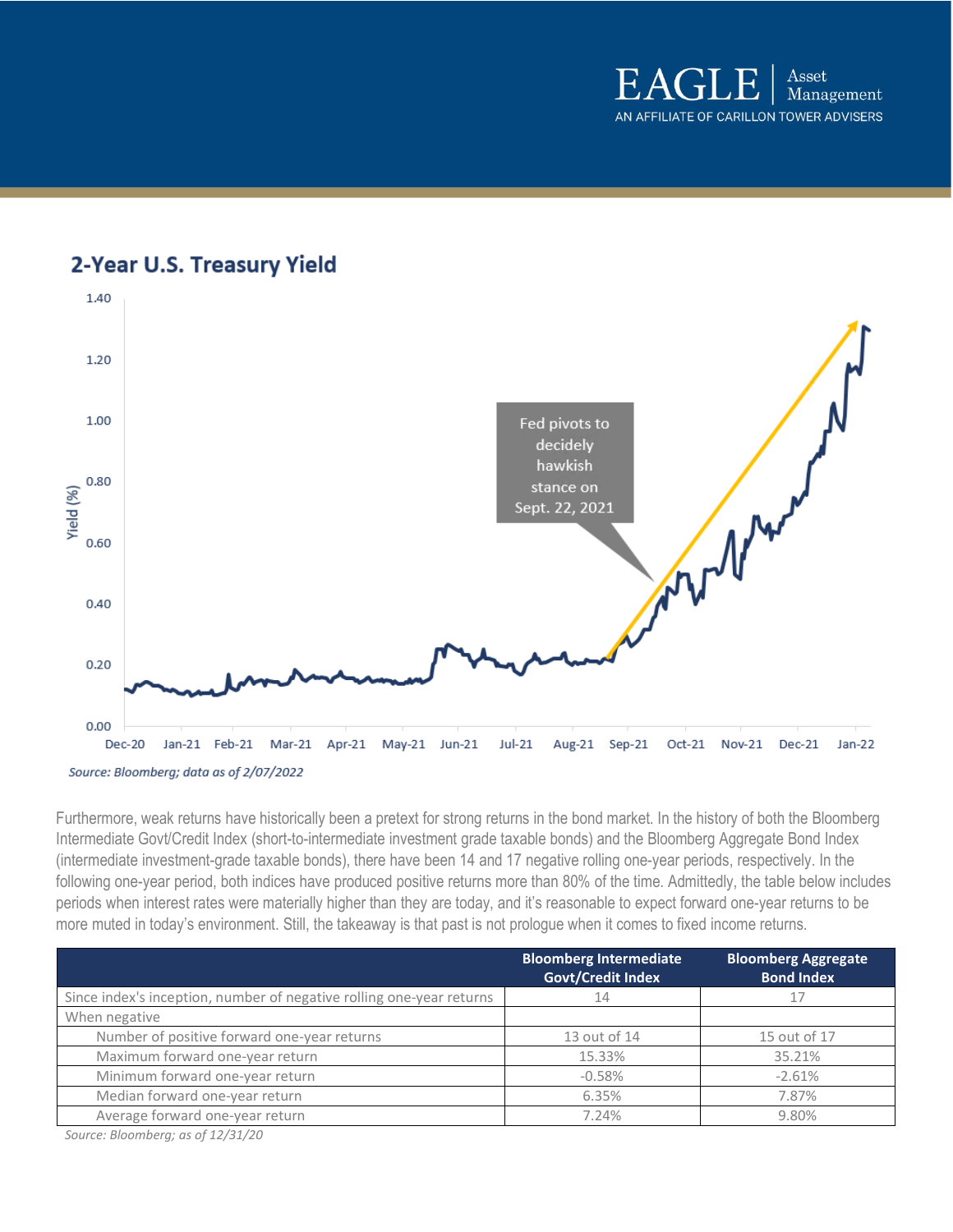Finally, it's important to recognize that an increase in the Fed funds rate does not inevitably lead to increases in interest rates across the yield curve. In fact, the 10-year U.S. Treasury yield has declined during periods of previous Fed rate hike cycles, especially those periods in which real gross domestic product (GDP) growth is slowing. This is because intermediate- and long-term bond yields are a reflection of growth and inflation expectations rather than a direct measure of Fed policy. We've already established that the outlook for growth and inflation is more muted in 2022 than it was in 2021, so it would not be completely outlandish to see the 10-year yield decline if Fed officials' hopes for "liftoff" come into conflict with a less favorable economic backdrop. Dynamic adjustments in asset allocation, yield curve positioning, and sector exposure will be critical since interest rates rarely move in a straight line.



# 10-Year U.S. Treasury Yield During Previous Rate Hike Cycle

*Source: Bloomberg. Data from 1/1/2015 to 12/31/2019*

Recent poor fixed income returns are a result of six consecutive quarters of accelerating growth and inflation when we also saw unprecedented fiscal and monetary stimulus. The onus on security and sector selection, flexibility, and risk management is increasing as this remarkable period is starting to sunset in 2022, and we transition to something "less great." Bonds traditionally serve two roles in investors' portfolio: providing income and hedging against the riskier assets in a portfolio. Given the murkier outlook for 2022, the risk mitigation component of bonds may be more relevant than many investors realize. High-quality, investment-grade bonds still fill the role of offsetting equity risk in investors' portfolios. If COVID-19 has taught us anything, it's that the unexpected can happen and it can happen quickly. A diversified portfolio consisting of high-quality, negatively correlated asset classes allows investors to participate in the market while also hedging against various risks.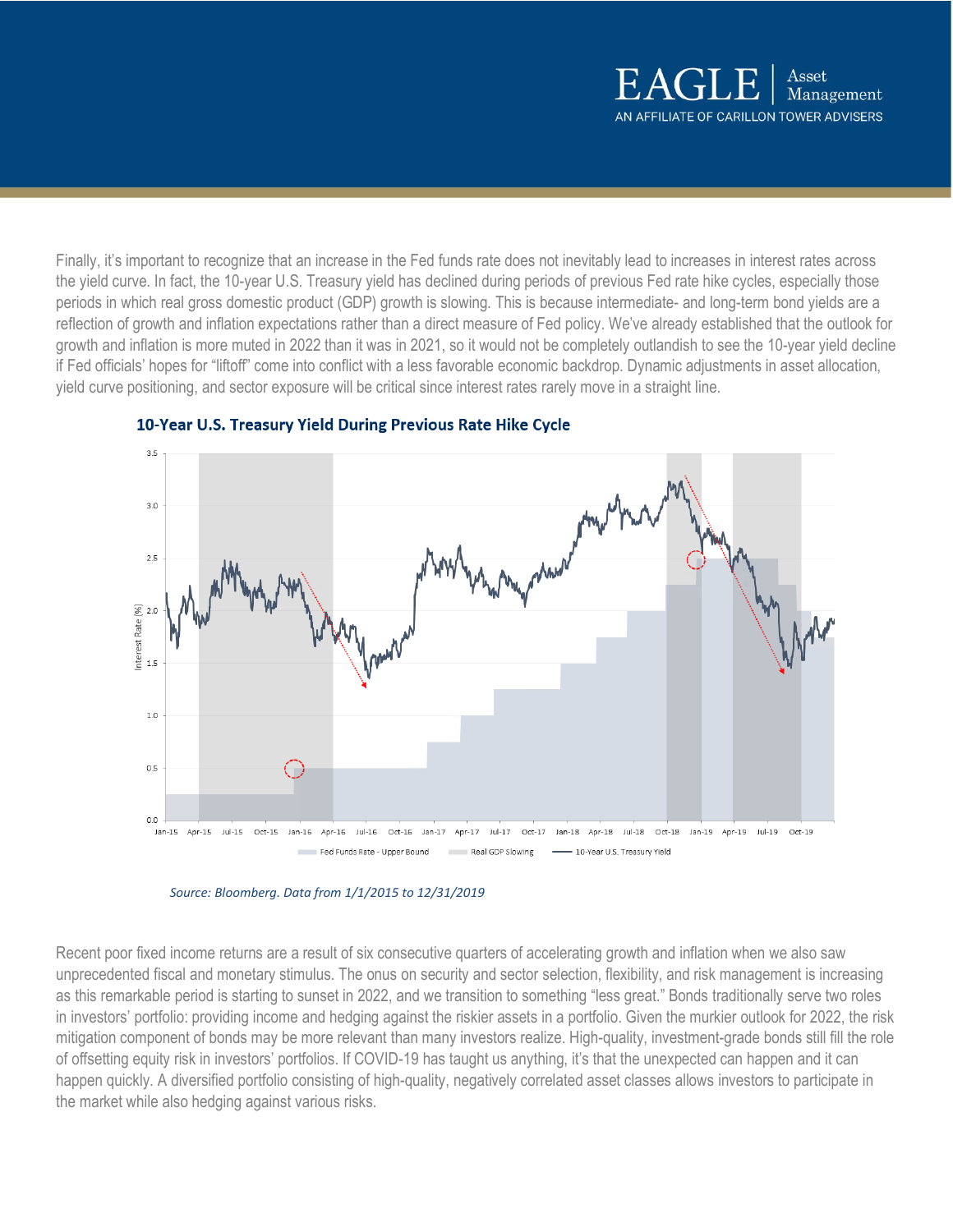# **About Eagle Asset Management**

Eagle Asset Management is built on the cornerstones of intelligence, experience, and conviction, driven by research and active portfolio managers. Our long-tenured investment teams manage a diverse suite of fundamental equity and fixed income strategies designed to meet the long-term goals of institutional and individual investors. Our teams have the autonomy to pursue investment decisions guided by their individual philosophies and strategies.

## **About Carillon Tower Advisers**

Carillon Tower Advisers is a global asset management company that combines the exceptional insight and agility of individual investment teams with the strength and stability of a full-service firm. Together with our partner affiliates – ClariVest Asset Management, Cougar Global Investments, Eagle Asset Management, Reams Asset Management (a division of Scout Investments), and Scout Investments – we offer a range of investment strategies and asset classes, each with a focus on risk-adjusted returns and alpha generation. Carillon Tower Advisers believes providing a lineup of institutional-class portfolio managers – spanning a wide range of disciplines and investing vehicles – is the best way to help investors seek their long-term financial goals.

### **Risk Considerations**

Investing involves risk, including risk of loss.

Diversification does not ensure a profit or guarantee against loss.

Investing in bonds involves risks that may adversely affect the value of your investment such as inflation risk, credit risk, call risk, interest rate risk, and liquidity risk, among others. The two most prominent factors are interest rate movements and the credit worthiness of the bond issuer. Investors should pay careful attention to the types of fixed income securities that comprise their portfolios and remember that, as with all investments, there is the risk of loss of capital. A Real Estate Mortgage Investment Conduit (REMIC) is a type of multiclass mortgage-related security in which interest and principal payments from mortgages are structured into separately traded securities. These classes are distinguished by their sensitivity to the prepayment risk of the underlying mortgage-related collateral. Therefore, they may be more or less sensitive to prepayment risk, bear different interest rates, and have various average lives and final maturities.

### **Disclosure**

Index or benchmark performance presented in this document does not reflect the deduction of advisory fees, transaction charges, or other expenses, which would reduce performance. Indexes are unmanaged. It is not possible to invest directly in an index. Any investor who attempts to mimic the performance of an index would incur fees and expenses which would reduce return.

This document is a general communication being provided for informational purposes only. It is educational in nature and not designed to be taken as advice or a recommendation for any specific investment product, strategy, plan feature, or other purpose in any jurisdiction, nor is it a commitment from Carillon Tower Advisers or any of its affiliates to participate in any of the transactions mentioned herein. Any examples used are generic, hypothetical, and for illustration purposes only. This material does not contain sufficient information to support an investment decision, and it should not be relied upon by you in evaluating the merits of investing in any securities or products. In addition, users should make an independent assessment of the legal, regulatory, tax, credit, and accounting implications and make determinations together with their own professional advisers. Any forecasts, figures, opinions, or investment techniques and strategies set out are for information purposes only, based on certain assumptions and current market conditions, and are subject to change without prior notice. All information presented herein is considered to be accurate at the time of production, but no warranty of accuracy is given and no liability in respect of any error or omission is accepted. It should be noted that investment involves risks, the value of investments and the income from them may fluctuate in accordance with market conditions and taxation agreements, and investors may not get back the full amount invested. Both past performance and yields are not reliable indicators of current and future results.

Past performance does not guarantee or indicate future results. No inference should be drawn by present or prospective clients that managed accounts will achieve similar performance in the future. Investment in a portfolio, investment manager or security should not be based on past performance alone. Because accounts are individually managed, returns for separate accounts may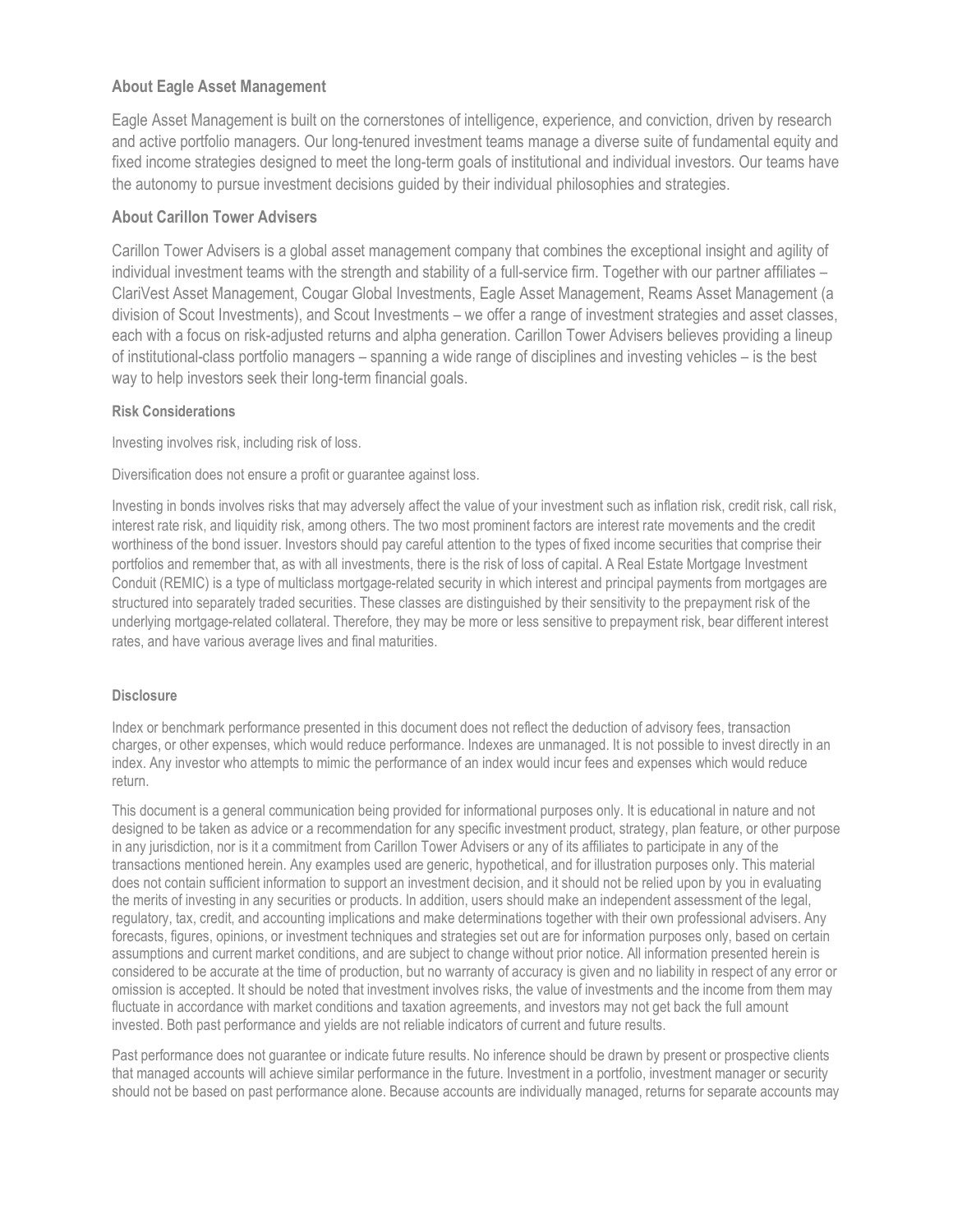be higher or lower than the average performance stated. Individual portfolio/performance results may vary due to market conditions, trading costs and certain other factors, which may be unique to each account. There is no guarantee that these investment strategies will work under all market conditions, and each investor should evaluate their ability to invest for the long term, especially during periods of downturn in the market. Investing in equities may result in a loss of capital. Investing involves risk and you may incur a profit or a loss. Investment returns and principal value will fluctuate so that an investor's portfolio, when redeemed, may be worth more or less than their original cost. Diversification does not ensure a profit or guarantee against a loss.

This information is not intended to serve as investment, tax, legal, or accounting advice. It should not be considered a recommendation to engage in or refrain from taking a particular course of action and is not an endorsement, recommendation, or sponsorship of any securities, services, or other investment property. It has been prepared for informational purposes only, and you should consult your own investment, tax, legal, and/or accounting professionals before engaging in any transaction. Any discussion of tax matters contained herein is not intended or written to be used, and cannot be used, for the purpose of avoiding any penalties that may be imposed under federal tax laws. The opinions expressed are those of the author(s) and do not necessarily reflect the views of the firm, its clients, or any of its or their respective affiliates. Views expressed are as of the date indicated and may change based on market and other conditions. The accuracy of the content and its relevance to your particular circumstances is not guaranteed.

Investment grade refers to fixed-income securities rated BBB or better by Standard & Poor's or Baa or better by Moody's. Convertible securities and preferred stock combine the fixed income characteristics of bonds with some of the potential for capital appreciation of equities and, thus, may be subject to greater risk than pure fixed-income instruments. Unlike bonds, preferred stock and some convertible securities do not have a fixed par value at maturity, and in this respect may be considered riskier than bonds. Convertible securities may include convertible bonds, convertible preferred stocks and other fixed-income instruments that have conversion features.

Investments in high-yield bonds and convertible securities are subject to the client's authorization, as set forth in the Investment Management Agreement. Such investments may be subject to greater risks than other fixed-income investments. The lower rating of high-yield bonds (less than investment grade) reflects a greater possibility that the financial condition of the issuer or adverse changes in general economic conditions may impair the ability of the issuer to pay income and principal. Periods of rising interest rates or economic downturns may cause highly leveraged issuers to experience financial stress, and thus markets for their securities may become more volatile. Moreover, to the extent that no established secondary market exists, there may be thin trading of high-yield bonds, which increases the potential for volatility.

Duration incorporates a bond's yield, coupon, final maturity and call features into one number, expressed in years, that indicates how price-sensitive a bond or portfolio is to changes in interest rates. Bonds with higher durations carry more risk and have higher price volatility than bonds with lower durations.

Reflation is the act of stimulating the economy by increasing the money supply or by reducing taxes, seeking to bring the economy (specifically price level) back up to the long-term trend, following a dip in the business cycle.

A yield curve is a line that plots yields (interest rates) of bonds having equal credit quality but differing maturity dates. The slope of the yield curve gives an idea of future interest rate changes and economic activity.

The Bloomberg U.S. Aggregate Bond Index is composed of the total U.S. investment-grade bond market. The market-weighted index includes Treasuries, agencies, commercial mortgage-backed securities (CMBS), asset-backed securities (ABS) and investment-grade corporates. The inception date of the index is January 1, 1976.